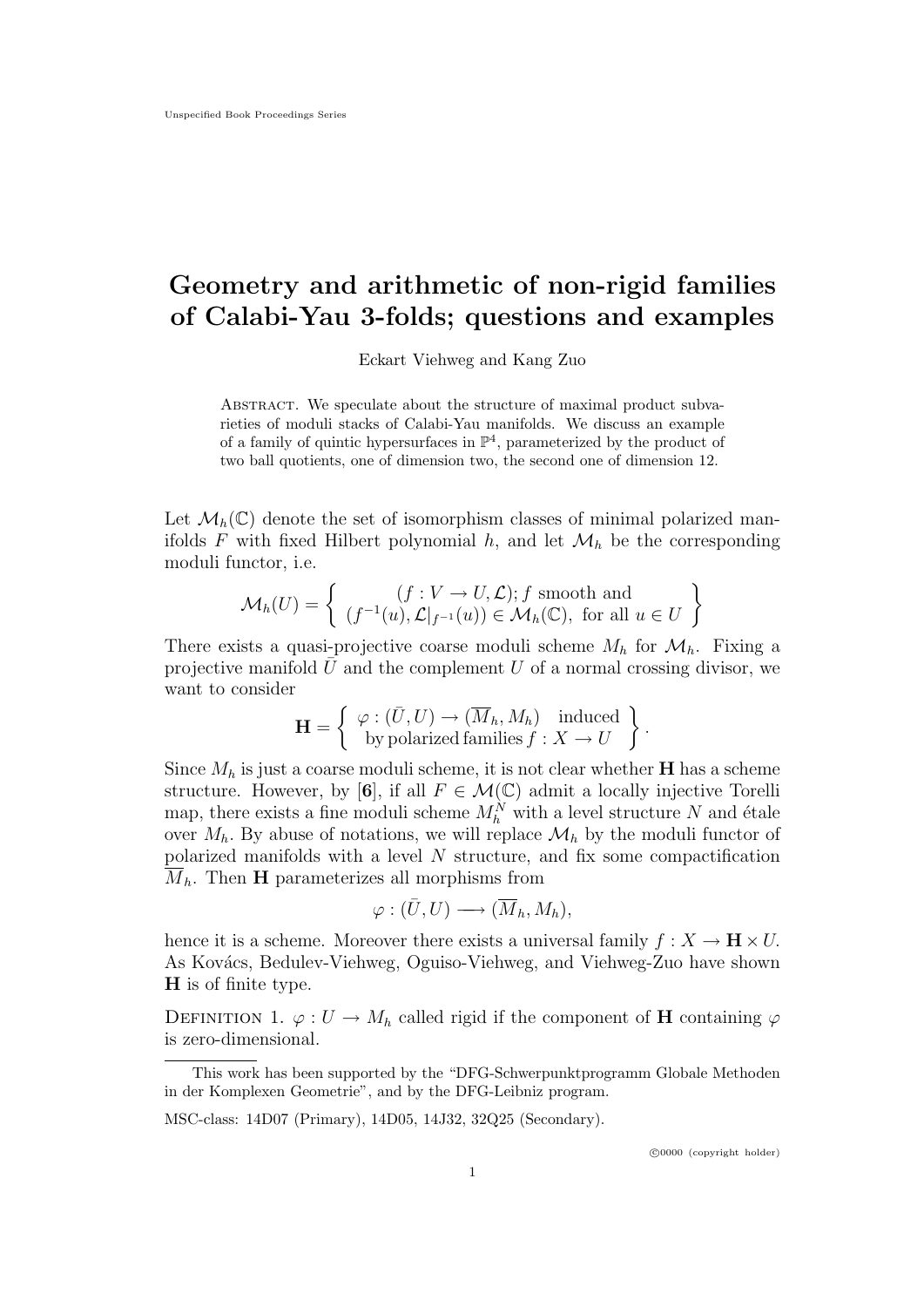PROBLEM 2. Study the geometry of  $H$  and the arithmetic properties (for example the Mumford-Tate group) of the universal family  $f : X \longrightarrow H \times U$ .

Acknowledgment. We thank the referee for pointing out several misprints and ambiguities.

This note was finished when the second named author visited the Institute of Mathematical Sciences at the Chinese University of Hong Kong. He would like to thank the members of the Institute for their hospitality.

#### 1. Splitting of variations of Hodge structures

Let us start by recalling some of the properties of complex polarized variations of Hodge structures, and of families of Calabi-Yau manifolds.

**PROPOSITION** 3. If  $V$  is an irreducible complex polarized variation of Hodge structures over  $U_1 \times \cdots \times U_{\ell}$  then

$$
\mathbb{V} = p_1^*(\mathbb{V}_1) \otimes \cdots \otimes p_\ell^*(\mathbb{V}_\ell),
$$

for complex polarized variations of Hodge structures  $\mathbb{V}_i$  over  $U_i$ .

PROOF. The proof (see [8], Section 3, for the details) uses Schur's Lemma and Deligne's semi-simplicity of complex polarized variations of Hodge structures.

### 2. Products in moduli stacks of Calabi-Yau manifolds

Since Calabi-Yau manifolds are un-obstructed, the fine moduli scheme  $M_h$  is smooth, and we choose a smooth projective compactification  $\overline{M}_h$  such that  $\overline{M}_h \setminus M_h$  is a normal crossing divisor. Let  $g: \mathcal{X} \to M_h$  be the universal family. We will assume moreover, that the local monodromies of  $R^m g_* \mathbb{C}_{\mathcal{X}}$  around the components of  $M_h \setminus M_h$  are uni-potent, where  $m = \deg(h)$  is the dimension of the fibres.

Consider a smooth family

$$
f: X \longrightarrow U_1 \times \cdots \times U_\ell = U
$$

of Calabi-Yau m-folds, such that  $\varphi: U \to M_h$  is generically finite. We assume that the factors  $U_i$  are non singular, and that  $\dim(U_i) > 0$ . Let  $\mathbb{V} \subset R^m f_*(\mathbb{C}_X)$ be the irreducible sub variation of Hodge structures with system of Hodge bundles

$$
\bigoplus\ E^{p,q}
$$

$$
\scriptstyle p+q=m
$$

such that  $E^{m,0} = f_* \Omega^m_{X/U}$ .

FACT 4. The Kodaira-Spencer map is injective and factors through

$$
d\varphi: T_U \longrightarrow E^{m-1,1} \otimes E^{m,0-1} \subset \varphi^* T_{M_h}.
$$

By Proposition 3 one has a decomposition  $\mathbb{V} = \mathbb{V}_1 \otimes \cdots \otimes \mathbb{V}_{\ell}$ . Let us write

$$
\bigoplus_{p+q=m} F_i^{p,q}
$$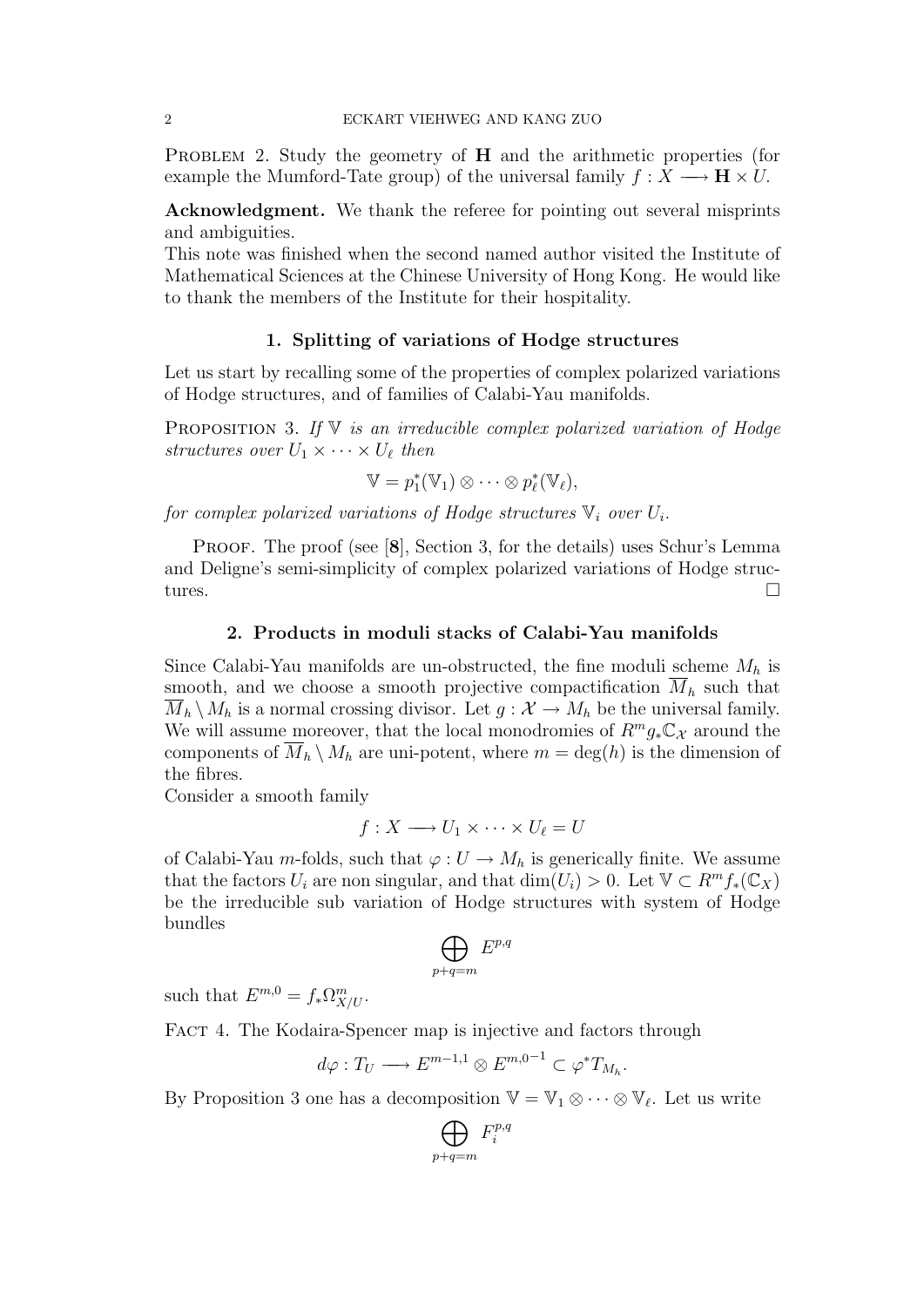for the system of Hodge bundles of  $\mathbb{V}_i$ , and  $\varphi_i: U \to U_i \to \mathcal{D}_i$  for the corresponding period map. Then

$$
d\varphi_i: T_{U_i} \longrightarrow F_i^{m_i-1,1} \otimes F_i^{m_i,0-1} \subset \varphi_i^* T_{\mathcal{D}_i},
$$

for  $1 \leq i \leq \ell$ . As in [8], 3.5, a comparison of Hodge bundles on both sides gives rise to

#### PROPOSITION 5.

i. The cup-product

$$
\bigoplus_{1 \leq i_1 < \dots < i_k \leq \ell} T_{U_{i_1}} \otimes \dots \otimes T_{U_{i_k}} \longrightarrow R^k f_* T^k_{X/U}
$$

is injective for  $1 \leq k \leq \ell$ .

ii. If  $\varphi : U_1 \times \cdots \times U_\ell \to M_h$  is an embedding and if  $\ell = m$  is the dimension of the fibres of f then  $U_1 \times \cdots \times U_{\ell}$  is a product of curves, and uniformized by  $\mathbb{V}_1 \oplus \cdots \oplus \mathbb{V}_\ell$  over an algebraic number field.

QUESTION 6. When will  $U_1 \times \cdots \times U_m$  be a product of Shimura curves?

REMARK 7. A similar argument shows that part i) of Proposition 5 also holds true for moduli stacks of hyper-surfaces in  $\mathbb{P}^n$  (see [8], 3.5 b)).

Question 8. Does Proposition 5, 1) hold true for moduli stacks of minimal polarized manifolds?

If  $U_1 \times \cdots \times U_\ell$  maps generically finite to a moduli stack  $\mathcal{M}_h$  of minimal polarized manifolds, then it has been shown in [7], Corollary 6.4, that

$$
\ell \leq m = \deg(h).
$$

Question 9. Can one improve this bound for certain moduli stacks and, fixing  $\ell$ , what are optimal bounds for the dimensions of the  $U_i$ ?

Since we assumed  $M_h$  to be a fine moduli space, deformations of the morphism  $\varphi: U \to M_h$  correspond to deformations of the family  $f: X \to U$ . If one assumes that U has a compactification  $\bar{U}$  such that  $\varphi$  extends to  $\varphi : \bar{U} \to \overline{M}_h$ , in such a way that the pre-image of  $S = \overline{M}_h \setminus M_h$  remains a reduced normal crossing divisor, the first order deformations of the first type are classified by

$$
H^0(\bar{U}, \varphi^*T_{\overline{M}_h}(-\log S)).
$$

PROPOSITION 10. Assume in addition that f extends to a proper morphism  $f: \bar{X} \to \bar{U}$ , semi-stable in codimension one, and that  $f^* f_* \omega_{\bar{X}/\bar{U}} \to \omega_{\bar{X}/\bar{U}}$  is an isomorphism outside of  $f^{-1}(Z)$  for some  $Z \subset \overline{U}$  closed and of codimension at least two. Then

$$
\dim H^0(\bar{U}, \varphi^*T_{\overline{M}_h}(-\log S))
$$

is invariant under infinitesimal deformations.

In particular, by Ran's  $T^1$ -lifting property, deformations of those families  $f$ :  $X \rightarrow U$  of Calabi-Yau manifolds with U fixed are un-obstructed.

Remark 11. We expect that Proposition 10 holds true under weaker and more natural conditions on the boundary.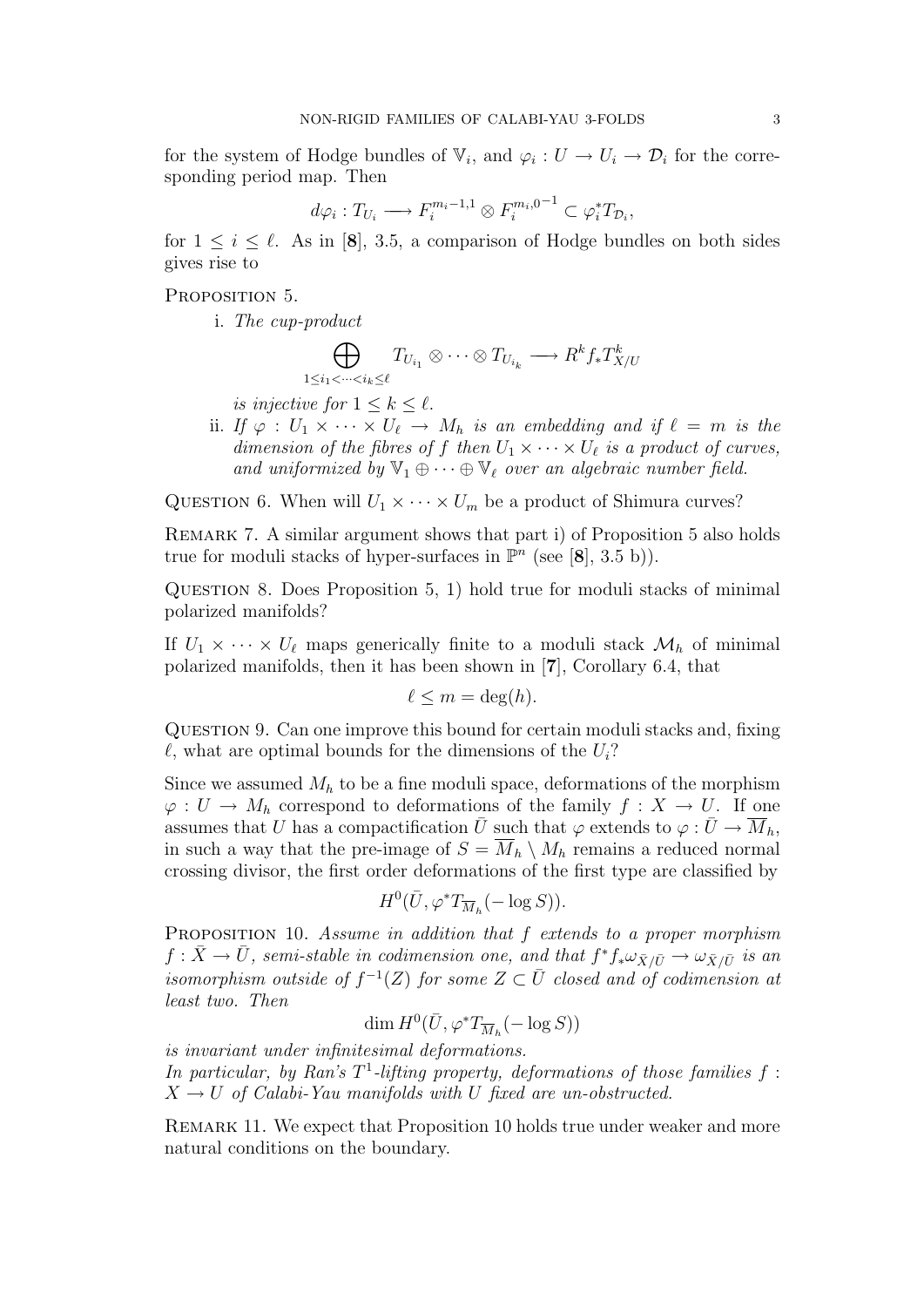PROOF. Since we are only interested in global sections, taking complete intersection we may assume that dim  $\bar{U} = 1$ , that all fibres are semi-stable and that

$$
f^* f_* \omega_{\bar{X}/\bar{U}} \longrightarrow \omega_{\bar{X}/\bar{U}}
$$

is an isomorphism.

Recall that (choosing a level N structure) we assumed the existence of a universal family  $f: \mathcal{X} \to M_h$ . The pull back of the logarithmic Higgs field

$$
\theta: E \longrightarrow E \otimes \Omega^1_{\overline{M}_h}(\log S)
$$

of the variation of Hodge structures  $R^m f_* \mathbb{Q}_{\mathcal{X}}$  to  $\overline{U}$  corresponds to a sub-sheaf

$$
\varphi^* T_{\overline{M}_h}(-\log S) \longrightarrow (\mathcal{E}nd(\varphi^*E), \theta^{\mathcal{E}nd}).
$$

By ([10], Prop. 2.1)  $\theta^{\mathcal{E}nd}(\varphi^*T_{\overline{M}_h}(-\log S)) = 0$ . This means that the above sub-sheaf is a Higgs sub-sheaf.

We need the following theorem on intersection cohomology and Higgs cohomology of a complex polarized variation of Hodge structures W with uni-potent local monodromy around S. Let  $(F, \theta)$  denote the logarithmic Higgs bundle of W. We consider the complex of sheaves defined by the Higgs field

 $F \stackrel{\theta}{\longrightarrow} F \otimes \Omega_{\bar{U}}^1(\log S) \stackrel{\theta}{\longrightarrow} F \otimes \Omega_{\bar{U}}^2(\log S) \longrightarrow \cdots$ 

In [9] (for dim  $\bar{U} = 1$  in an implicit way) and in [4] (in general) one finds the definition of an algebraic  $L_2$ - sub complex of sheaves

$$
F \xrightarrow{\theta} F \otimes \Omega_{\bar{U}}^1(\log S) \xrightarrow{\theta} F \otimes \Omega_{\bar{U}}^2(\log S) \xrightarrow{\cdots}
$$
  
\n
$$
\cup \qquad \qquad \cup
$$

$$
F_{(2)} \xrightarrow{\theta} (F \otimes \Omega_{\bar{U}}^1(\log S))_{(2)} \xrightarrow{\theta} (F \otimes \Omega_{\bar{U}}^2(\log S))_{(2)} \xrightarrow{\hspace{0.5cm} \ldots
$$

determined by an algebraic condition on  $F|_S$  imposed by the weight-filtration of

$$
res(\theta): F|_S \longrightarrow \varphi^* E|_S.
$$

Note that for a sub sheaf  $F' \subset \text{Ker}(\theta)$ , one has  $F' \subset F_{(2)}$ .

THEOREM 12 ([9] for dim  $\bar{U} = 1$ , [4]).

$$
\mathbb{H}^i\big(F_{(2)} \xrightarrow{\theta} (F \otimes \Omega^1_{\bar{U}}(\log S))_{(2)} \xrightarrow{\theta} \cdots \big) \simeq H^i_{\text{intersection}}(\mathbb{W}).
$$

Back to our situation, the exact sequence of complexes of sheaves

$$
0 \longrightarrow (\varphi^* T_{\overline{M}_h}(-\log S), 0) \longrightarrow (\mathcal{E}nd(\varphi^* E), \theta^{\mathcal{E}nd}) \longrightarrow (Q, \theta) \longrightarrow 0
$$

gives rise to a long exact sequence

$$
\cdots \rightarrow \mathbb{H}^{i-1}(Q,\theta) \rightarrow H^{i}(\varphi^{*}T_{\overline{M}_{h}}(-\log S)) \rightarrow \mathbb{H}^{i}(\mathcal{E}nd(\varphi^{*}E)_{(2)},\theta^{\mathcal{E}nd})
$$
  
\n
$$
\rightarrow \mathbb{H}^{i}(Q,\theta) \rightarrow H^{i+1}(\varphi^{*}T_{\overline{M}_{h}}(-\log S)) \rightarrow \mathbb{H}^{i+1}(\mathcal{E}nd(\varphi^{*}E)_{(2)},\theta^{\mathcal{E}nd})
$$

Since we assumed the fibres  $f^{-1}(p)$  of f to be semi-stable and minimal, [5] implies that  $f^{-1}(p)$  has no obstruction to deformations in any direction. This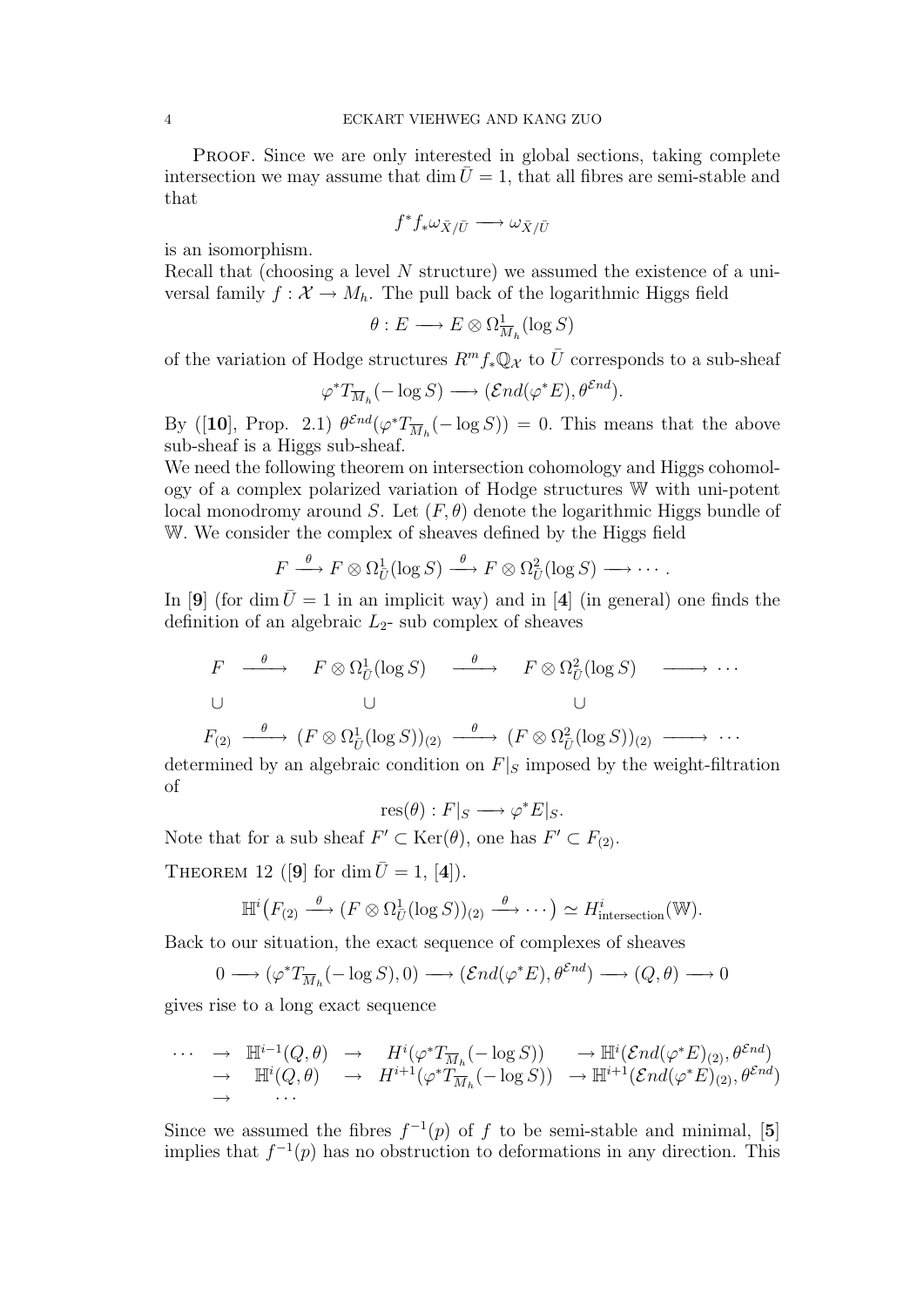means that the pullback of the Kodaira-Spencer map of the moduli space to  $\bar{U}$ 

$$
(\varphi^* T_{\overline{M}_h}(-\log S), 0) \longrightarrow (\mathcal{E}nd(\varphi^* E)_{(2)}, \theta^{\mathcal{E}nd}) \longrightarrow (\varphi^* E^{m-1,1} \otimes \varphi^* E^{0,m}, 0)
$$

is an isomorphism. Taking in account that those are maps between complexes of sheaves, we find

$$
H^i(\varphi^*T_{\overline{M}_h}(-\log S))\longrightarrow {\mathbb H}^i(\mathcal{E}nd(\varphi^*E)_{(2)},\theta^{\mathcal{E}nd})
$$

to be injective for all  $i$ . Hence there is a splitting

$$
\mathbb{H}^i(\mathcal{E}nd(\varphi^*E)_{(2)},\theta^{\mathcal{E}nd})=H^i((\varphi^*T_{\overline{M}_h}(-\log S))\oplus \mathbb{H}^i(Q,\theta).
$$

By Theorem 12  $\mathbb{H}^i(\mathcal{E}nd(\varphi^*E)_{(2)}, \theta^{\mathcal{E}nd})$  is isomorphic to the intersection cohomology, hence is invariant under small deformations. Using the semi continuity of the hyper-cohomology of complexes of sheaves one shows that both  $H^i((\varphi^*T_{\overline{M}_h}(-\log S))$  and  $\mathbb{H}^i(Q,\theta)$  are invariant under small deformations.  $\Box$ 

COROLLARY 13. Under the assumptions made in 10 the scheme H is smooth.

## 3. Applications

Again  $f: X \to U$  denotes a smooth family of Calabi-Yau 3-folds, such that  $\varphi: U \to M_h$  is generically finite. We keep the assumption, that  $M_h$  has a universal family. Moreover, we choose a compactification  $\overline{M}_h$  with  $\overline{M}_h \setminus M_h$  a normal crossing divisor, such that  $U \to M_h$  extends to  $\overline{U} \to M_h$ . Staring with

$$
\mathbf{H_1} = \text{Hom}((\overline{U}, U), (\overline{M}_h, M_h)),
$$

consider

$$
\mathbf{H_2} = \text{Hom}((\overline{\mathbf{H}}_1 \times \{0\}, \mathbf{H}_1 \times \{0\}), (\overline{M}_h, M_h)), \quad \{0\} \in U,
$$

together with the induced family  $f : X \to H_1 \times H_2 = H$ . Let  $\mathbb{V} \subset R^3 f_*(\mathbb{C}_X)$  be the irreducible sub variation of Hodge structures with Hodge decomposition

$$
\bigoplus_{p+q=3} F^{p,q} \quad \text{with} \quad F^{3,0} = f_* \Omega^3_{X/\mathbf{H}}.
$$

Recall that by Proposition 3 one has a decomposition  $\mathbb{V} = \mathbb{V}_1 \otimes \mathbb{V}_2$ , where  $\mathbb{V}_i$ is the pull back of a  $\mathbb C$  variation of Hodge structures on  $H_i$ . Comparing the possible Hodge numbers, one finds:

PROPOSITION 14.  $\mathbb{V}_i$  has one of the following Hodge types:

a. 
$$
F_i^{1,0} \oplus F_i^{0,1}
$$
,  $rkF_i^{1,0} = 1$ .  
\nb.  $F_i^{2,0} \oplus F_i^{1,1} \oplus F_i^{0,2}$ ,  $rkF_i^{2,0} = rkF_i^{0,2} = 1$ , and  $\mathbb{V}_i$  is real.  
\nc. Moreover, if  $\mathbb{V}_1$  is of type b), then  $rk\mathbb{V}_2 = 2$ .

It is well known that the period domains  $\mathcal{D}_i$  of Hodge structures of types a) or b) are the bounded symmetric domain of the algebraic group  $U(1, \text{rk}\mathbb{V}_i^{0,1})$  $i^{0,1}),$ or  $SO(2,\text{rk}\mathbb{V}^{1,1}_i)$  $i^{1,1}$ , respectively.

The un-obstructedness for deformations of families implies that the generically finite period map  $\tilde{H}_i \to \mathcal{D}_i$  has to be dominant. Let us assume that  $U \to M_h$ is injective.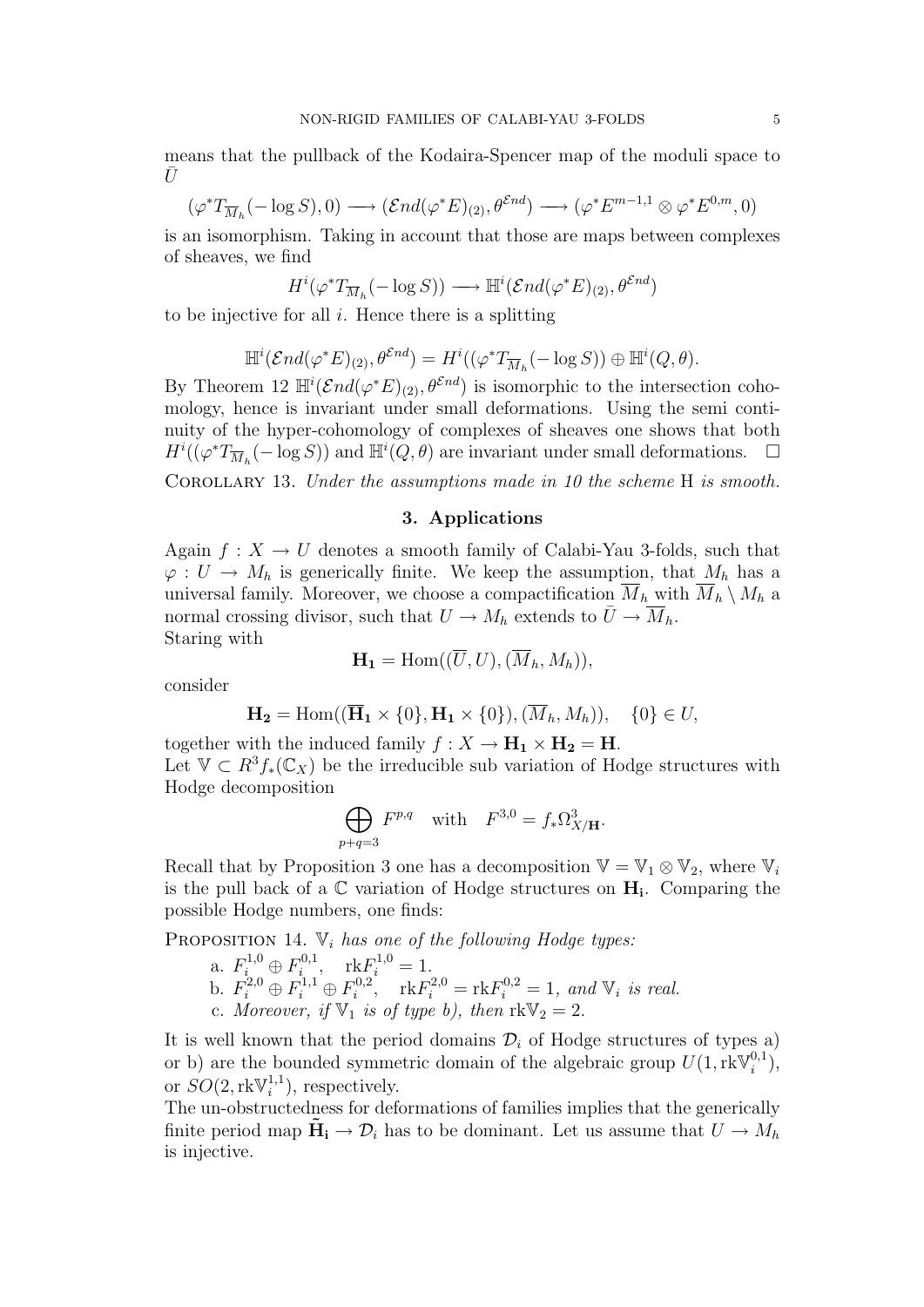QUESTION 15.

- 1. Is  $\mathbf{H}_{i}^{\mathbf{s}} \simeq \mathcal{D}_{i}/\Gamma_{i}$  for some  $\Gamma_{i}$  a partial compactification of  $\mathbf{H}_{i}$ ?
- 2. What is the moduli-interpretation of points in  $H_i^s \setminus H_i$ ?

## 4. An example of a non-rigid family of Calabi-Yau quintic threefolds

Let  $f_5(x_2, x_1, x_0) \in \mathbb{C}[x_2, x_1, x_0]$  be the polynomial of a quintic plane curve in  $\mathbb{P}^2$ . Then

$$
x_3^5 + f_5(x_2, x_1, x_0)
$$

defines a quintic hypersurface in  $\mathbb{P}^3$ , and

$$
x_4^5 + x_3^5 + f_5(x_2, x_1, x_0)
$$

a Calabi-Yau quintic 3-fold in  $\mathbb{P}^4$ .

Obviously this construction can also be done locally over the moduli stack  $M_{5,2}$ of quintic plane curves in  $\mathbb{P}^2$ , starting with the universal family  $f: X \to M_{5,2}$ of curves. Replacing  $M_{5,2}$  by some covering, one can glue those families as family of subvarieties in some projective bundle (see [8]). The resulting family of surfaces will be denoted by  $g_1 : Z_1 \to M_{5,2}$ , and the one of threefolds by  $g_2 : Z_2 \to M_{5,2}.$ 

Remark 16. As pointed out by S.T. Yau, this family has been studied by S. Ferrara and J. Louis [3]. They have shown that the Yukawa-coupling is zero and that and the monodromy lies in  $SU(2,1)$ . In [8] the exact length of the Yukawa coupling is calculated for such families.

One can play a similar game, starting with 5 points in  $\mathbb{P}^1$ . say with equation  $h_5(x_1, x_0) \in \mathbb{C}[x_1, x_0]$ . Then  $x_2^5 + h_5(x_1, x_0)$  defines a quintic plane curve. Again, one can do such a construction starting with the universal family  $P \rightarrow$  $M_{5,1}$  of 5 points in  $\mathbb{P}^1$ , and one obtains a family  $g_0: Z_0 \to M_{5,1}$  of quintic plane curves.

Finally  $\Sigma_5$  denotes the Fermat curve  $x_2^5 + x_1^5 + x_0^5 = 0$  of degree 5.

PROPOSITION 17. The fibre product  $Z_1 \times \Sigma_5 \rightarrow M_{5,2}$  admits an  $\mathbb{Z}_5$ -action over  $M_{5,2}$ , given fibrewise by

$$
(x_3, x_2, x_1, x_0), (y_2, y_1, y_0) \mapsto (e^{2\pi i/5}x_3, x_2, x_1, x_0), (e^{2\pi i/5}y_2, y_1, y_0).
$$

1 The family of Calabi-Yau quintics  $g_2 : Z_2 \to M_{5,2}$  can be reconstructed as:

$$
(Z_1 \times \Sigma_5)/\mathbb{Z}_5 \xrightarrow{\text{blowup}} (Z_1 \times \Sigma_5)/\mathbb{Z}_5 \xrightarrow{\text{blowdown}} Z_2
$$
  
\n $\downarrow$   $\mathbb{Z}_2$   
\n $M_{5,2}.$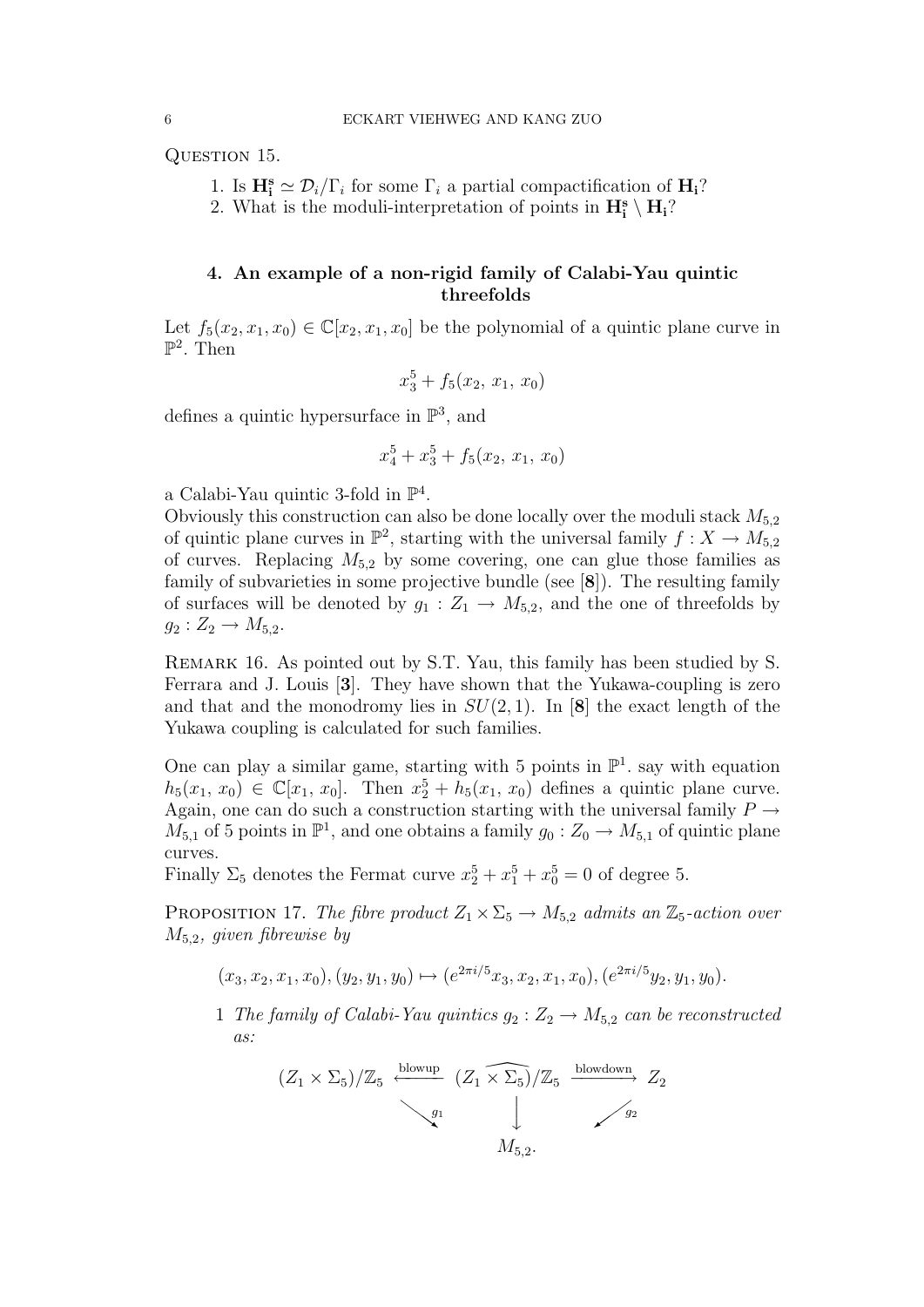2. The construction in 1) extends to the product family

$$
(Z_1 \times Z_0)/\mathbb{Z}_5 \xrightarrow{\text{blow up}} (Z_1 \times Z_0)/\mathbb{Z}_5 \xrightarrow{\text{blow down}} Z_2
$$
  
 $(g_1, g_0)$   
 $M_{5,2} \times M_{5,1}.$ 

3. The family  $h_2 : \mathcal{Z}_2 \to M_{5,2} \times M_{5,1}$  of Calabi-Yau quintics is a universal family of the form

$$
h_2: \mathcal{Z}_2 \longrightarrow \mathbf{H}_1 \times \mathbf{H}_2,
$$

*i.e.* for suitable compactifications  $\overline{M}_h$ ,  $\overline{M}_{5,2}$  and  $\overline{M}_{5,1}$  and for some base point  $u \in M_{5,2}$  and  $u' \in M_{5,1}$ 

$$
M_{5,2} = \mathbf{H_1} = \text{Hom}((\{u\} \times \overline{M}_{5,1}, \{u\} \times M_{5,1}), (\overline{M}_h, M_h)),
$$
  
\nand  
\n
$$
M_{5,1} = \mathbf{H_2} = \text{Hom}((\overline{M}_{5,2} \times \{u'\}, M_{5,2} \times \{u'\}), (\overline{M}_h, M_h)).
$$

Moreover, a partial compactification  $\mathbf{H}^s_1$  of  $\mathbf{H}_1$  is a 2-dimensional complex arithmetic ball quotient, and a partial compactification  $\mathbf{H}_{2}^{\mathrm{s}}$  of  $\mathbf{H}_{2}$ is a 12-dimensional complex non-arithmetic ball quotient.

SKETCH OF THE PROOF. 1) and 2) have been shown in  $([8]$ , Proposition 6.4). For 3) consider the eigen-space decompositions

$$
R^1 g_{0*}(\bar{\mathbb{Q}}_{Z_0}) = \bigoplus_{i=1}^4 R^1 g_{0*}(\bar{\mathbb{Q}}_{Z_0})_i, \text{ and } R^2 g_{1*}(\bar{\mathbb{Q}}_{Z_1}) = \bigoplus_{i=1}^4 R^2 g_{1*}(\bar{\mathbb{Q}}_{Z_1})_i
$$

for the  $\mathbb{Z}_5$ -action. Recall that the restriction of  $R^1 g_{0*}(\bar{\mathbb{Q}}_{Z_0})_i$  to a point in  $M_{5,1}$  is a Hodge structure with  $H^0(\mathbb{P}^1, \Omega_{\mathbb{P}^1}^1(5-i))$  in degree  $(1,0)$  and  $H^1(\mathbb{P}^1, \mathcal{O}_{\mathbb{P}^1}(-i))$ in degree (0, 1). Hence  $R_{}^{1}g_{0*}(\bar{\mathbb{Q}}_{Z_0})_i$  is unitary for  $i=1$  and  $i=4$ .

 $R^1g_{0*}(\bar{\mathbb{Q}}_{Z_0})_3$  and  $R^1g_{0*}(\bar{\mathbb{Q}}_{Z_0})_2$  are not unitary, and dual to each other. By Deligne-Mostow [1]  $M_{5,1}^s$  is uniformized by  $R^1g_{0*}(\bar{Q}_{Z_0})_3$  as a 2-dimensional arithmetic ball quotient, which is a component of the moduli space, parameterizing Abelian varieties of dimension 6 with complex multiplication  $\mathbb{Q}(\zeta)$  for  $\zeta = e^{2\pi i/5}$ .

For  $g_1$  the situation is more complicated. One easily computes that the Higgs bundle of  $R^2g_{1*}(\bar{\mathbb{Q}}_{Z_1})_2$  is trivial in degree  $(0, 2)$ , of a rank one in degree  $(2, 0)$ and of a rank 12 in degree  $(1, 1)$ . A similar argument as the one used by Deligne-Mostow allows to show that  $M_{5,2}^s$  is uniformized by  $R^2g_{1*}(\bar{Q}_{Z_1})_2$  as a 12-dimensional complex ball quotient.

There is a Galois conjugate  $R^2g_{1*}(\bar{Q}_{Z_1})_2^{\sigma}$ , which is neither the dual of  $R^2g_{1*}(\bar{Q}_{Z_1})_2$ , nor unitary. As in Deligne-Mostow this implies that the ball quotient is not arithmetic.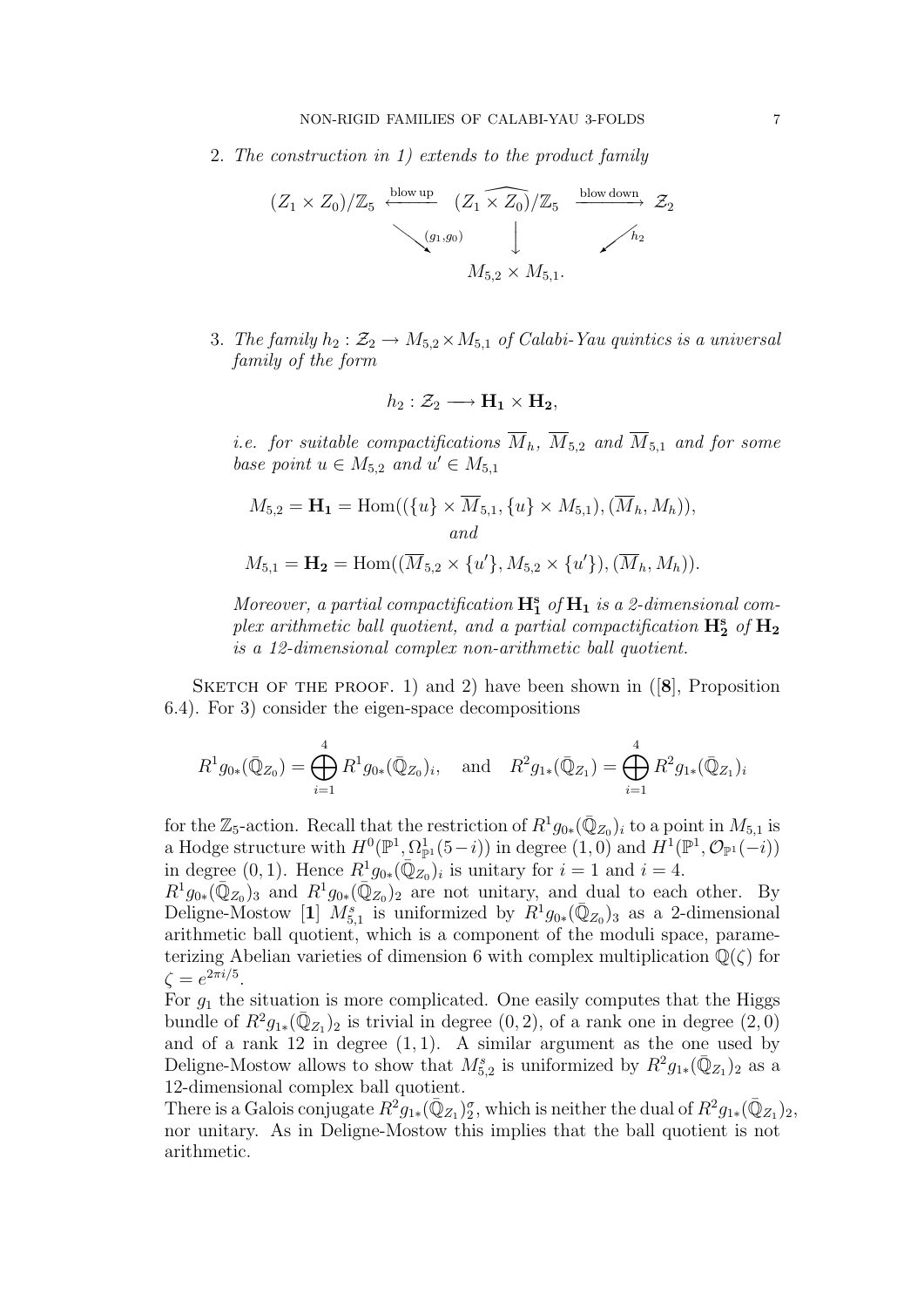The quotient by  $\mathbb{Z}_5$ , together with blowing up and blowing down, gives rise to a Q-Hodge isometry (see [8], 7.4)  $(R^3h_{2*}\mathbb{Q}_{\mathcal{Z}_2}) \simeq \mathbb{V}' \oplus \mathbb{T}$  with

$$
\mathbb{V}' \otimes \mathbb{Q}(\zeta) = \bigoplus_{i=1}^{4} \mathbb{V}_{i,5-i} \quad \text{for} \quad \mathbb{V}_{i,5-i} = R^2 g_{1*}(\mathbb{Q}(\zeta)_{Z_1})_i \otimes R^1 g_{0*}(\mathbb{Q}(\zeta)_{Z_0})_{5-i}
$$
\n
$$
\text{and with} \quad \mathbb{T} = \bigoplus_{i=1}^{4} R^1 f_* \mathbb{Q}_X(1),
$$

where (1) denotes the Tate-twist. Of course, we should write

$$
\mathbb{V}_{i,5-i} = \text{pr}_1^* R^2 g_{1*}(\mathbb{Q}(\zeta)_{Z_1})_i \otimes \text{pr}_2^* R^1 g_{0*}(\mathbb{Q}(\zeta)_{Z_0})_{5-i},
$$

but we suppress the pullback under the projections in our notation. Remark that  $T$  is the part of the variation of Hodge structures, coming from the blowing ups.  $\mathbb{V}_{i,5-i}$  is an irreducible sub-variation of Hodge structures in  $(R^{3}h_{2*}\mathbb{Q}(\zeta)_{\mathcal{Z}_2})$ , and for the corresponding  $\mathbb{C}$  variation of Hodge structures, the fibre over a point  $y$  has

$$
H^0(\mathbb{P}^2, \Omega^2_{\mathbb{P}^2}(5-i)) \otimes H^0(\mathbb{P}^1, \Omega^1_{\mathbb{P}^1}(i))
$$

in degree (3,0). This is zero for  $i = 1$  and  $i = 4$ , and the C variation of Hodge structures given by

$$
\mathbb{V}=\mathbb{V}_{2,3}\oplus\bar{\mathbb{V}}_{2,3}=\mathbb{V}_{2,3}\oplus\mathbb{V}_{3,2}
$$

contains the Hodge bundle  $h_{2*}\Omega^3_{\mathcal{Z}_2/M_{5,2}\times M_{5,1}}$ .

By abuse of notations we will regard V and the  $\mathbb{V}_{i,5-i}$  as  $\overline{\mathbb{Q}}$  variations of Hodge structures. Write  $(R^3h_{2*}\bar{\mathbb{Q}}_{Z_2}) = \mathbb{V} \oplus \mathbb{W}$ , and let  $(F^{2,1} \oplus F^{1,2} \oplus F^{0,3}, \theta)$  denote the system of Hodge bundles corresponding to W. The missing part of 17, 3), follows from the next two Claims.  $\Box$ 

CLAIM 18. There is no nontrivial extension

$$
\mathcal{Z}_2 \xrightarrow{h_2} M_{5,2} \times M_{5,1}
$$
  

$$
\subset \downarrow \qquad \qquad \downarrow \subset
$$
  

$$
\mathcal{Z}'_2 \xrightarrow{h'_2} \qquad N \times M_{5,1},
$$

such that the induced morphism  $\varphi : N \times M_{5,1} \to M_h$  is generically finite over its image.

PROOF. A deformation  $N \times M_{5,1}$  of  $M_{5,1} = \{u\} \times M_{5,1}$ , which does not lie in  $M_{5,2} \times M_{5,1}$ , induces a non-zero flat section  $\tau$  of End(V  $\oplus$  W)| $_{M_{5,1}}$  of type  $(-1, 1)$ , which does not respect the direct sum decomposition  $\mathbb{V} \oplus \mathbb{W}$ .

In fact, if it does, one has  $\tau(\mathbb{V}|_{M_{5,1}}) \subset \mathbb{V}|_{M_{5,1}}$ . The restriction of  $\mathbb{V}_{2,3}$  and  $\mathbb{V}_{3,2}$  to  $M_{5,1}$  are direct sums of local systems isomorphic to  $R^1g_{0*}(\bar{\mathbb{Q}}_{Z_0})_3$  or  $R^1 g_{0*}(\bar{\mathbb{Q}}_{Z_0})_2$ , respectively. As uniformizing variations of Hodge structures of a ball quotient, both are irreducible and, since the Hodge numbers are different,  $R^1g_{0*}(\bar{\mathbb{Q}}_{Z_0})_3$  is not isomorphic to  $R^1g_{0*}(\bar{\mathbb{Q}}_{Z_0})_2$ . So  $\tau$  respect the decomposition  $\mathbb{V} = \mathbb{V}_{2,3} \oplus \mathbb{V}_{3,2}$  and it is induced by an endomorphism of  $R^2g_{1*}(\bar{\mathbb{Q}}_{Z_1})_2|_{\{u\}}$  of type  $(-1, 1)$ . The calculation of Hodge numbers, indicated above, shows that those are lying in a 12 dimensional vector space. So they correspond all to the deformations along  $M_{5,2}$ .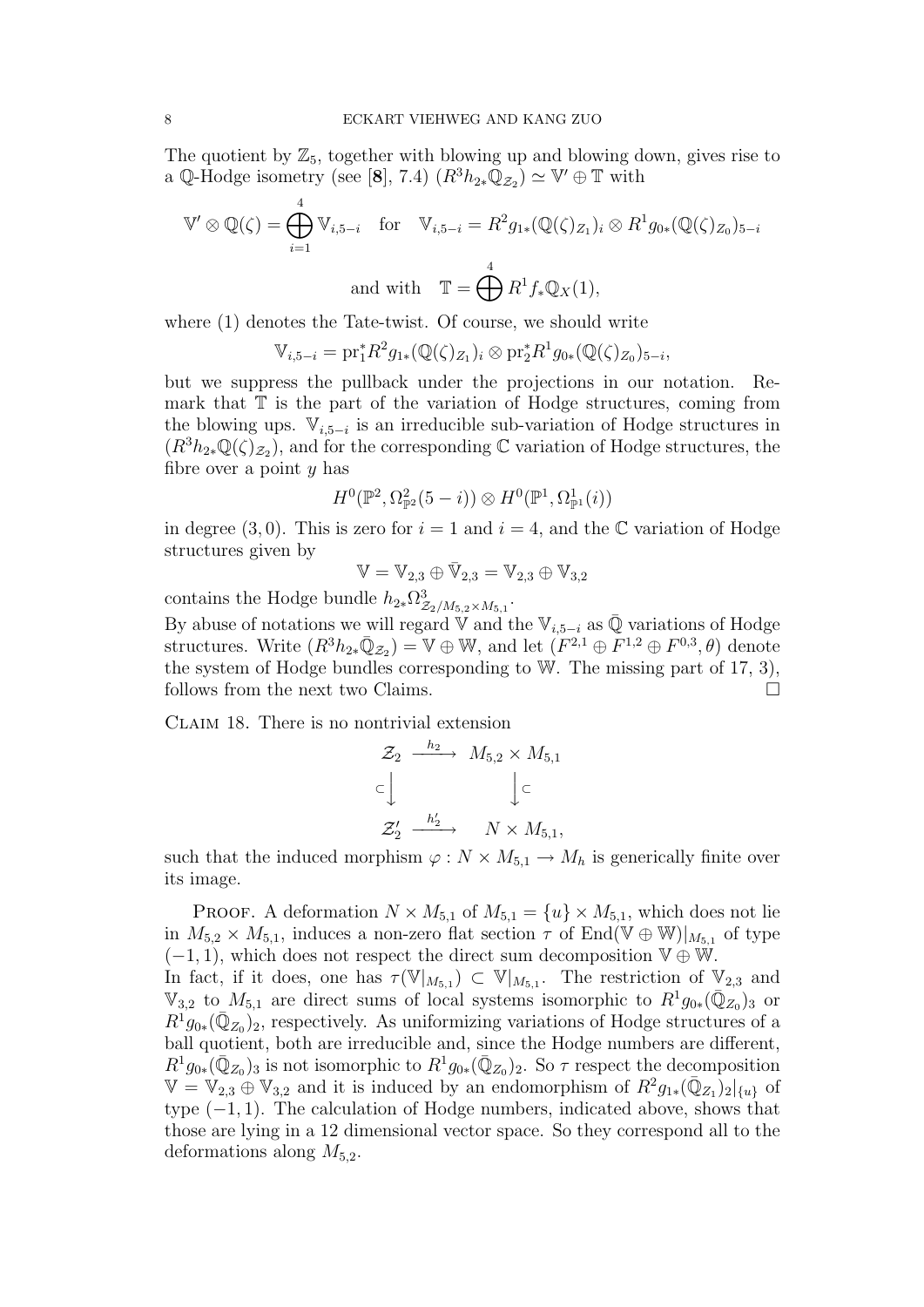On the other hand, if  $\tau$  does not respect the direct sum decomposition, one obtains a non trivial morphism  $V|_{M_{5,1}} \to W|_{M_{5,1}}$ . Since  $W|_{M_{5,1}}$  is a direct sum of unitary local systems, and since for  $i = 2$  or  $i = 3$  there exists no non-trivial morphism

$$
R^1 g_{0*}(\bar{\mathbb{Q}}_{Z_0})_i \longrightarrow \text{unitary local system},
$$

this leads to a contradiction.

Claim 19. There is no nontrivial extension

$$
\mathcal{Z}_2 \xrightarrow{h_2} M_{5,2} \times M_{5,1}
$$
  
\n
$$
\subset \downarrow \qquad \qquad \downarrow \subset
$$
  
\n
$$
\mathcal{Z}'_2 \xrightarrow{h'_2} M_{5,2} \times N,
$$

such that the induced morphism  $\varphi : M_{5,2} \times N \to M_h$  is generically finite over its image.

PROOF. Again, the deformations of  $M_{5,2} \times \{u\}$  correspond to flat section  $\tau$  of End(V  $\oplus$  W)| $_{M_{5,2}}$  of type (-1, 1). If  $\tau$  respects the direct sum decomposition, the irreducibility of  $R^2g_{1*}(\bar{\mathbb{Q}}_{Z_1})_2$  and  $R^2g_{1*}(\bar{\mathbb{Q}}_{Z_1})_3$  implies that  $\tau$  is induced by an endomorphism of  $R^1g_{0*}(\overline{\mathbb{Q}}_{Z_0})_3|_{\{u\}}$  of type  $(-1, 1)$ . Those form a 2 dimensional vector space, corresponding to the deformations along  $M_{5,1}$ . So a deformation  $M_{5,2} \times N$ , which does not lie in  $M_{5,2} \times M_{5,1}$ , induces a nonzero flat section  $\tau$  of End(V  $\oplus$  W)| $_{M_{5,2}}$  of type (-1, 1). which does not respect the direct sum decomposition. So one finds a non-trivial morphism

$$
\tau: \mathbb{V}|_{M_{5,2}} = \bigoplus R^2 g_{1*}(\overline{\mathbb{Q}}_{Z_1})_3 \oplus \bigoplus R^2 g_{1*}(\overline{\mathbb{Q}}_{Z_1})_2 \longrightarrow \mathbb{W}|_{M_{5,2}}.
$$

On the other hand,  $\mathbb{W}|_{M_{5,2}}$  is a direct sum of several copies of the local systems

$$
R^2 g_{1*}(\bar{\mathbb{Q}}_{Z_1})_1
$$
,  $R^2 g_{1*}(\bar{\mathbb{Q}}_{Z_1})_4$ , and  $R^1 f_* \bar{\mathbb{Q}}_X(1)$ .

Remark that the uniformization local system  $R^2g_{1*}(\bar{\mathbb{Q}}_{Z_1})_2$  for  $M_{5,2}$  is irreducible, as well as its dual  $R^2g_{1*}(\bar{\mathbb{Q}}_{Z_1})_3$ .

The local system  $R^1 f_* \overline{\mathbb{Q}}_X(1)$  is the variation of Hodge structures attached to the universal family of plane curves of degree 5, hence it is irreducible by Deligne's irreducibility theorem [2].  $R^2 g_{1*}(\overline{\overline{Q}}_{Z_1})_1$  and  $R^2 g_{1*}(\overline{Q}_{Z_1})_4$  are both irreducible, by a generalization of Deligne's irreducibility theorem proved in [8], Lemma 4.1.

On the other hand, all the irreducible local systems considered above have different Hodge types. So there exists no non-zero morphism between them, a contradiction.

REMARK 20. In [8] we consider the subscheme

$$
M_{5,1} \times M_{5,1} \subset M_{5,2} \times M_{5,1},
$$

and the restriction of

$$
h_2: \mathcal{Z}_2 \longrightarrow M_{5,2} \times M_{5,1}
$$

to this subscheme. It is shown there, that the set of CM-points  $y \in M_{5,1} \times M_{5,1}$ is dense in  $M_{5,1} \times M_{5,1}$ , i.e. the set of points y for which the Hodge structure  $H^3(h_2^{-1}(y),\mathbb{Q})$  has complex multiplication.